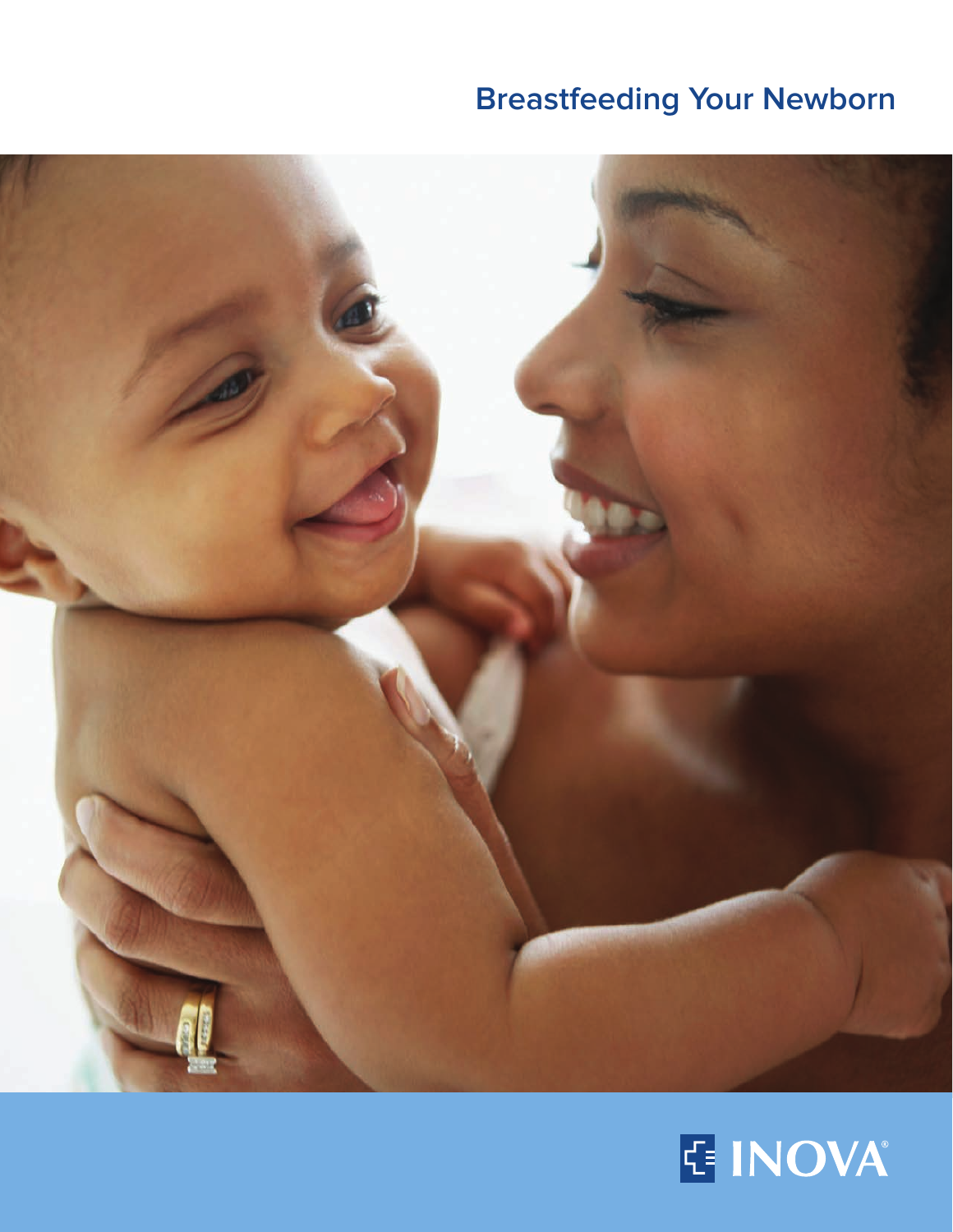

# **Skin-to-Skin Connection**

Seeing your baby for the first time is an experience you will never forget. The American Academy of Pediatrics recommends that a healthy newborn have direct skin-toskin contact with its mother immediately after birth until the first feeding, or for the first hour.

This "skin-to-skin" connection provides important health benefits. It helps regulate your baby's temperature, heart rate and blood sugar and makes beginning breastfeeding easier. Newborns naturally move toward their mother's breast.

# **Exclusive Breastfeeding**

Breastfeeding is the best and most ideal way to feed your baby. In addition to being a great nutritional start, breast milk contains antibodies that aid with protection from diseases. It also contributes to maternal-child bonding. Exclusive breastfeeding may also reduce infant deaths from common illnesses such as diarrhea and pneumonia and may speed up recovery from illness.

There is no doubt that breast milk contains all the nutrients and antibodies your baby needs for proper growth and development. UNICEF and the World Health Organization recommend exclusive breastfeeding for the first six months of a baby's life. Breastfeeding for the first 12 months of life provides additional benefits.

# **Benefits of Breastfeeding**

For however long you choose to nurse, your baby's immune system can benefit greatly from breast milk. Breast milk is easily digested, perfectly matched nutrition and is filled with antibodies that protect against infection.

Breastfed babies avoid:

- Respiratory and ear infections
- Diarrhea and constipation
- **Allergies**
- **Obesity**
- Risk of sudden infant death syndrome (SIDS)
- Doctor visits

For moms, breastfeeding is convenient, economical and helps the uterus return to its normal size faster. It can be a beautiful way to bond with your baby.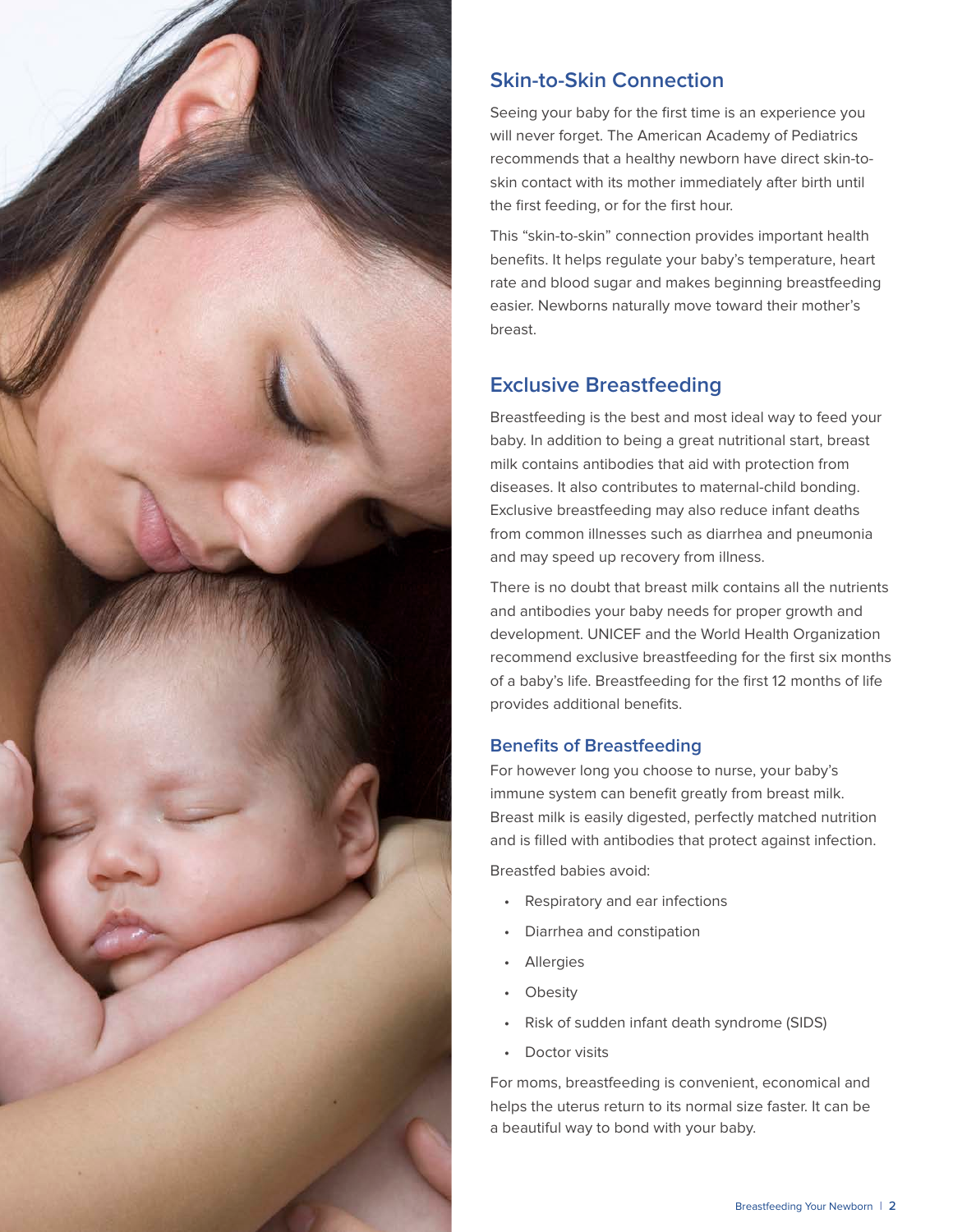#### **Mothers who breastfeed experience less:**

- **•** Postpartum hemorrhage
- **•** Postpartum depression
- **•** Cancers, such as breast and endometrial
- **•** Lost work time

# **Expert Help**

Some women find breastfeeding difficult at first. Keep in mind that it is a learned art that requires patience and practice. Here are some suggestions to make it easier:

- **•** Consult a lactation consultant or your healthcare provider about your decision to breastfeed – these professionals can help educate you and answer your questions.
- **•** Take a lactation class.
- **•** Join a breastfeeding support group.

# **Anatomy of the Breast**

![](_page_2_Picture_11.jpeg)

Breastfeeding success has nothing to do with the size of your breasts or nipples. It is a supply-and-demand process. The more you breastfeed, the more milk you will produce. Suckling at the breast stimulates the brain to release the hormones prolactin and oxytocin, which help your body make milk. Prolactin is also important in inhibiting ovulation, and oxytocin helps the uterus contract.

#### **First Milk/Mature Milk**

The first milk your breasts produce is called colostrum. It is yellow, thick, high in protein, and low in fat and sugar. Multiple antibodies protect your baby and act as a natural laxative, helping your baby pass the first stool (meconium).

Your milk will change and increase in quantity 48 to 72 hours after giving birth. The first milk to be drawn out is called foremilk, which is thin and watery to satisfy your baby's thirst. Hindmilk is released after several minutes of nursing. This milk looks like cream, is high in fat and has a relaxing effect. Hindmilk helps your baby feel full and gain weight.

# **Getting Started**

Proper latching and positioning are important for successful breastfeeding. Babies must learn to open their mouths wide to bypass the nipple and close their gums farther back on the breast. Your nurse or lactation consultant can teach you proper latching and positioning techniques. Breastfeed early and often to avoid breast engorgement and help your baby practice while the breast is still soft.

While learning to breastfeed, avoid any artificial nipples such as bottles and pacifiers. They may confuse the baby and make latching on more difficult. Your baby does not need any water or formula supplements unless your healthcare provider determines they are medically needed.

Here are some position and latch tips:

- **•** Hold your baby close to you with the nose in line with your nipple.
- **•** Wait for your baby's mouth to open wide with the tongue down.
- **•** Bring your baby up and toward you. Do not lean down toward the baby.
- **•** If you need to guide the nipple to your baby's mouth, grasp the breast on the sides, using either a "C" hold or "U" hold. Keep your fingers away from the nipple so you don't affect how your baby latches on.
- **•** Get approximately one inch of the areola in your baby's mouth to ensure an adequate latch.
- **•** Ensure that your baby's tongue is over the bottom gum ridge, the mouth is wide open and the lips are outward, like a fish. If they are not, use your finger to pull the bottom one down and open up the top one.
- **•** You will feel a painless "tug" sensation when your baby is latched correctly. In addition, your baby will have round full cheeks and rhythmic jaw movements.
- **•** You should not hear any clicking, smacking or sucking sounds.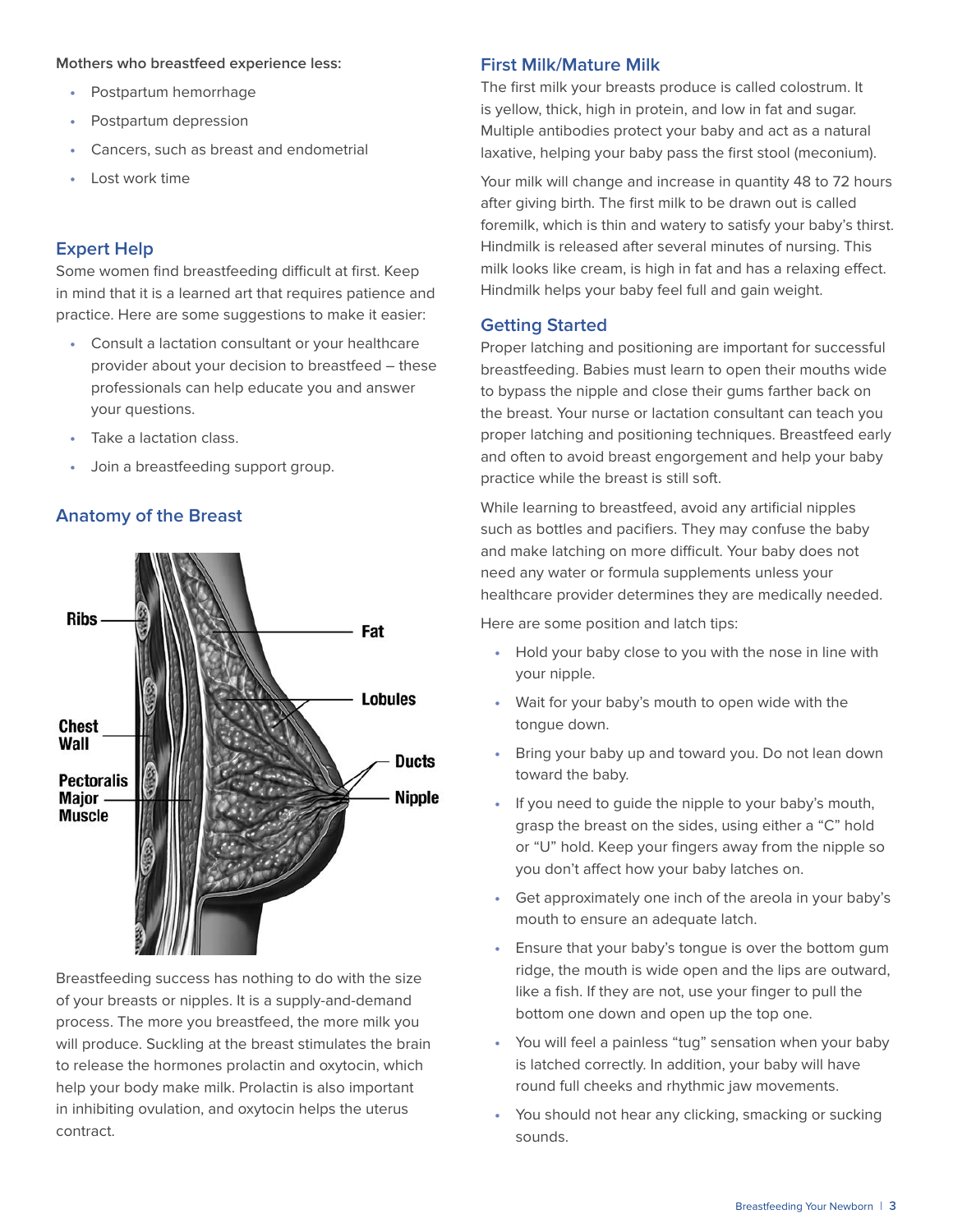# **Breastfeeding Positions**

There are many different positions for successful breastfeeding. It is important to find one that is comfortable for both you and your baby. Use pillows to prop your arms or the baby, if necessary.

![](_page_3_Picture_2.jpeg)

# **Supply and Demand**

The key to establishing an adequate milk supply is to breastfeed on demand (eight to 12 times in 24 hours). Avoid supplements of any kind unless medically indicated. Contact your healthcare provider if your baby refuses two or more feedings, seems lethargic or hard to wake up, or has fewer urine or bowel movements.

You should offer both breasts at each feeding. After you breastfeed on one side, burp your baby as necessary and offer the other breast. Then burp your baby again. Signs of hunger include:

- **•** Sucking on tongue or lips during sleep
- **•** Sucking on fingers
- **•** Moving arms and hands towards mouth
- **•** Fussing or fidgeting while sleeping
- **•** Turning head from side to side

#### Signs of being full include:

- **•** Falling asleep
- **•** Relaxing the body
- **•** Opening fists
- **•** Relaxing the face
- **•** Letting go of the nipple

## **Engorgement**

Breast engorgement, especially as colostrum changes to mature milk, is normal. Symptoms include full or swollen breasts that feel hard or painful. Sometimes the nipple and areola are stretched tight, making it difficult for the baby to latch on. Engorgement is a temporary condition that will resolve in several days.

To avoid or minimize engorgement:

- **•** Make sure your baby has a good latch
- **•** Feed your baby frequently at least eight to 12 times in 24 hours.
- **•** Avoid artificial nipples, pacifiers or supplements
- **•** Hand express or pump a little milk before a feeding to soften the breast.
- **•** Massage breasts during feeding to help the flow of milk.
- **•** If pumping, make sure your breast pump flange is correct.
- **•** Stay hydrated.
- **•** Apply a warm compress to the breasts just before feeding to help the milk flow.
- **•** Apply a cold compress to the breasts after feeding to decrease pain and swelling.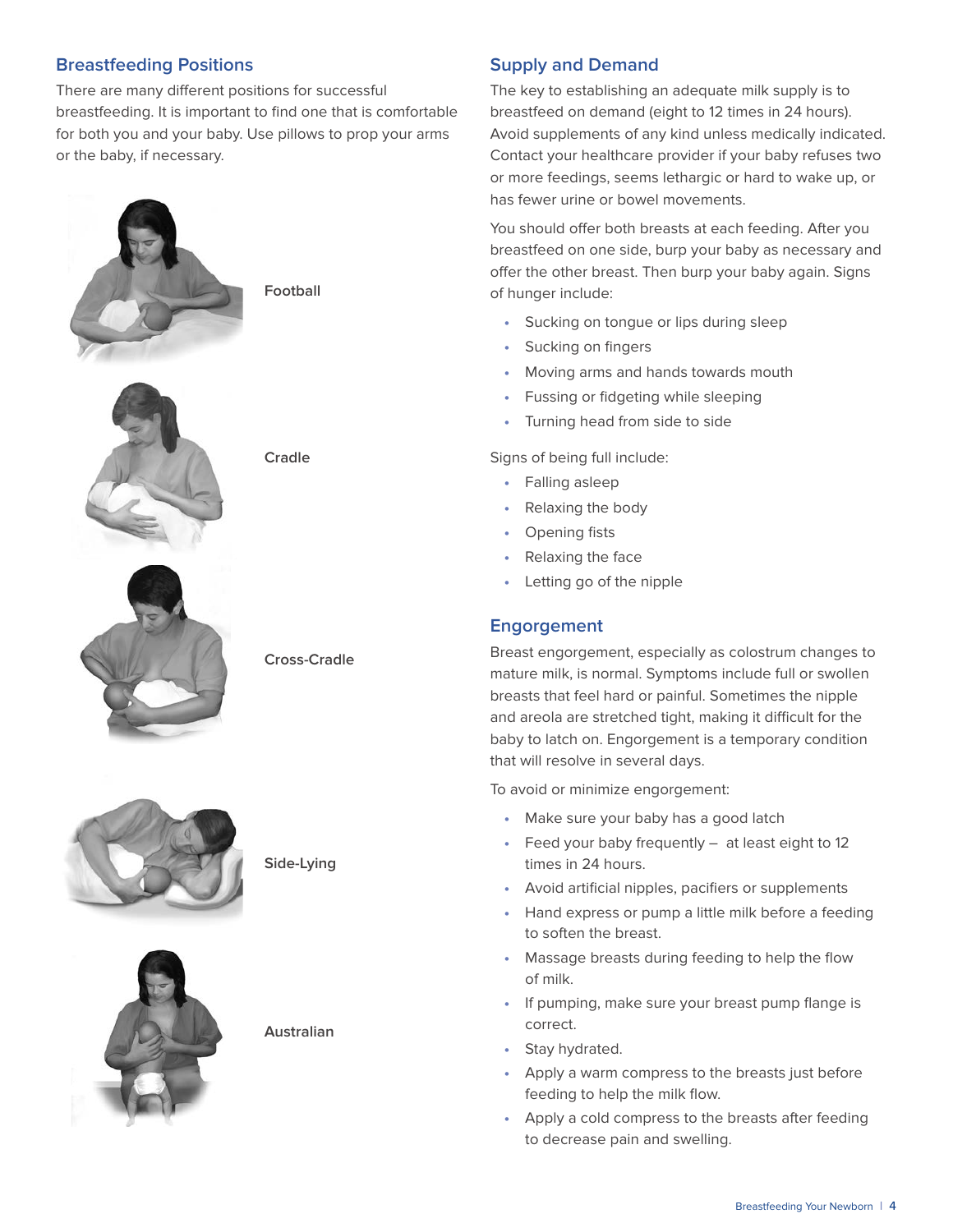# **Sore/Cracked Nipples**

Be sure to get plenty of rest, drink fluids to quench your thirst, increase fluid intake on very hot days and nurse often – at least eight times in 24 hours. If your nipples are excessively sore, cracked, blistered or bleeding, consult your healthcare provider.

To prevent sore or cracked nipples:

- **•** Do not use your breast as a pacifier.
- **•** Avoid using soaps, creams or lotions on your breasts.
- **•** Apply a few drops of colostrum or hindmilk to your nipple and areola after feedings and allow your nipples to air dry.
- **•** Change your baby's position during feedings so all the milk ducts are adequately drained and pressure is distributed.
- **•** Do not skip feedings.

### **Hand Expression of Breast Milk**

- **•** Wash your hands.
- **•** Use a wide-mouth container or specially designed funnel to collect the milk. Wash the container in very hot, soapy water; sterilization is not necessary.
- **•** To increase the let-down reflex, gently massage your breasts, relax and think about your baby.
- **•** Position your thumb, index and middle fingers an inch or two behind the nipple, with your thumb above and fingers below. Your hand should form a "C."

![](_page_4_Picture_13.jpeg)

**•** Push your fingers straight back toward your chest, keeping them the same distance apart. Then gently squeeze them together using a slight rolling motion, lifting the nipple outward. Try not to

![](_page_4_Picture_15.jpeg)

slide your fingers away from their original position. Relax your hand and repeat the motion.

- **•** Lean forward and collect the milk in the container.
- **•** Rotate your fingers around the nipple to help drain all areas.
- **•** Switch back and forth from breast to breast as the flow slows to collect more milk.

## **Handling and Storage of Fresh-Expressed Breast Milk**

| <b>Method</b>                                                 | <b>Full-Term</b><br><b>Infant</b>                    | Preterm<br><b>Infant</b>      |
|---------------------------------------------------------------|------------------------------------------------------|-------------------------------|
| Room temperature<br>79°F/26°C                                 | 4 hours                                              | 4 hours                       |
| Refrigerator                                                  | 48 hours<br>(hospital use)<br>8 days (home use)      | 48 hours                      |
| <b>Completely thawed</b><br>in refrigerator but not<br>warmed | 24 hours<br>(hospital use)<br>48 hours<br>(home use) | 24 hours                      |
| <b>Freezer compartment</b><br>(one-door refrigerator)         | 2 weeks                                              | <b>Not</b><br>recommended     |
| Freezer compartment<br>(two-door refrigerator)                | 3 to 4 months                                        | 3 months                      |
| Deep freeze $(-20^{\circ}F/-4^{\circ}C)$                      | 12 months                                            | Less than 3<br>months is best |

![](_page_4_Picture_22.jpeg)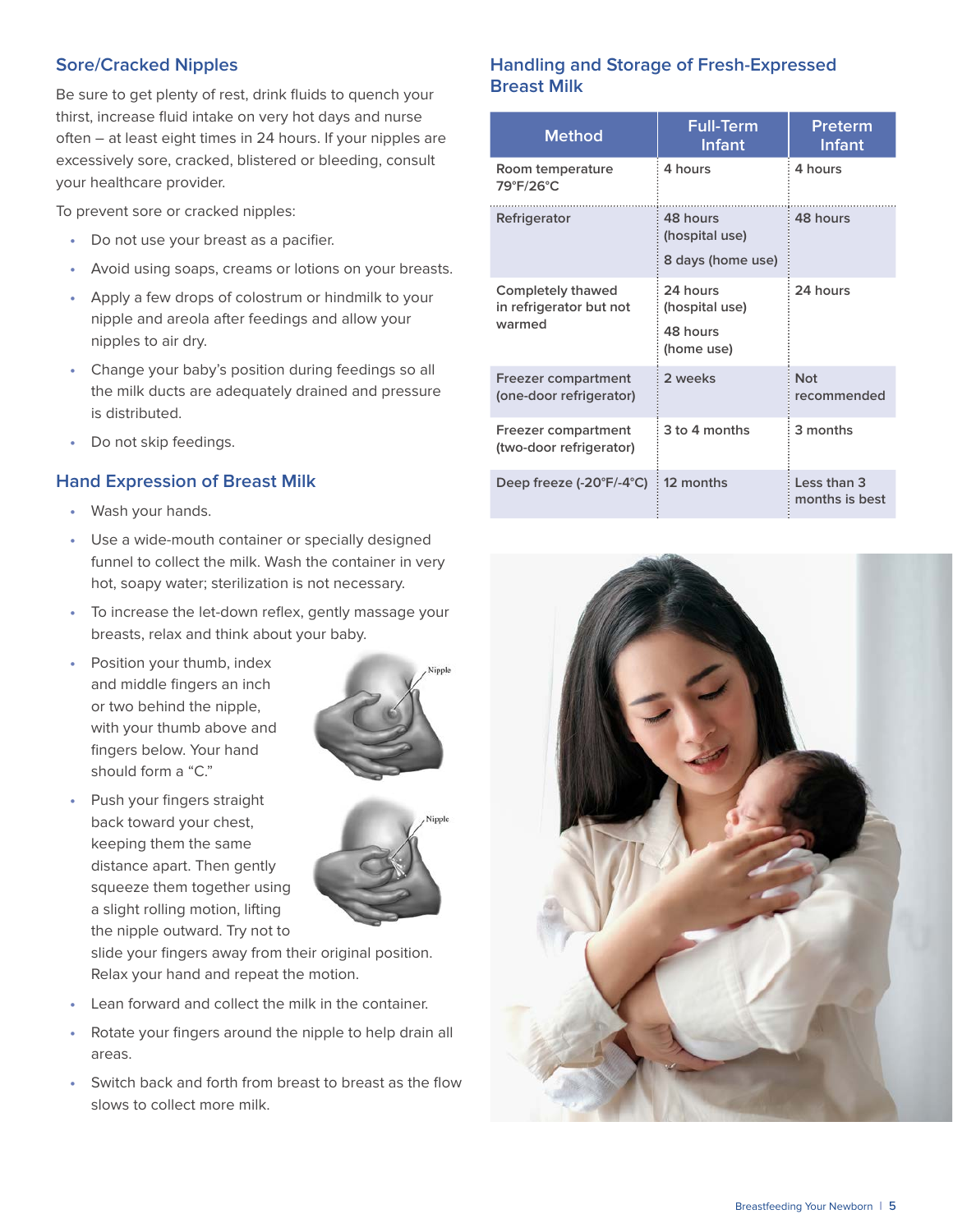# **My First Week: Daily Breastfeeding Log**

- 1. Your breastfeeding goal is eight to 12 breastfeeds every 24 hours.
- 2. Write down the time when your baby starts to breastfeed.
- 3. Circle the "W" when your baby has a wet diaper and the "S" when your baby has a stool diaper. It is okay if your baby has more wet and soiled diapers than listed. Contact your pediatrician if your baby has fewer wet or soiled diapers.

| Birth to 24 hours: colostrum ("first milk")<br>Feeding times: _______ ______ _______ ______                    |             |             |             |             |   |   |  |
|----------------------------------------------------------------------------------------------------------------|-------------|-------------|-------------|-------------|---|---|--|
| Wet diaper                                                                                                     | W           |             |             |             |   |   |  |
| Black, tarry stool diaper                                                                                      | S           |             |             |             |   |   |  |
| 24 to 48 hours: A little more colostrum<br>Feeding times: _______ _______ ______                               |             |             |             |             |   |   |  |
| Wet diaper                                                                                                     | W           | W           |             |             |   |   |  |
| Black tarry stool diaper                                                                                       | S           | S           |             |             |   |   |  |
| 48 to 72 hours: Even more colostrum (breastfeed a lot today to prevent engorgement)                            |             |             |             |             |   |   |  |
| Wet diaper                                                                                                     | W           | W           | W           |             |   |   |  |
| Black, tarry stool diaper                                                                                      | S           | $\mathsf S$ | $\mathsf S$ |             |   |   |  |
| Day 4: More milk is on the way<br>Feeding times: _______ ______ ______ ______                                  |             |             |             |             |   |   |  |
| Wet diaper                                                                                                     | W           | W           | W.          | W           | W | W |  |
| Black, tarry stool diaper                                                                                      | S           | S           | $\mathsf S$ | $\mathsf S$ |   |   |  |
| Day 5: Lots of wet diapers; stools are turning to bright yellow<br>Feeding times: _______ ______ ______ ______ |             |             |             |             |   |   |  |
| Wet diaper                                                                                                     | W           | W           | W           | W           | W | W |  |
| Stool diaper                                                                                                   | S           | S           | $\mathsf S$ | $\mathsf S$ |   |   |  |
| Day 6: Many wet diapers and stools; you are hearing swallows from your baby<br>Feeding times: _                |             |             |             |             |   |   |  |
| Wet diaper                                                                                                     | W           | W           | W           | W           | W | W |  |
| Stool diaper                                                                                                   | $\mathsf S$ | $\mathsf S$ | $\mathsf S$ | S           |   |   |  |
| Day 7: Congratulations on exclusively breastfeeding your baby for the first week<br>Feeding times: ___         |             |             |             |             |   |   |  |
| Wet diaper                                                                                                     | W           | W           | W           | W           | W | W |  |

| Stool diaper |  |  |  |
|--------------|--|--|--|